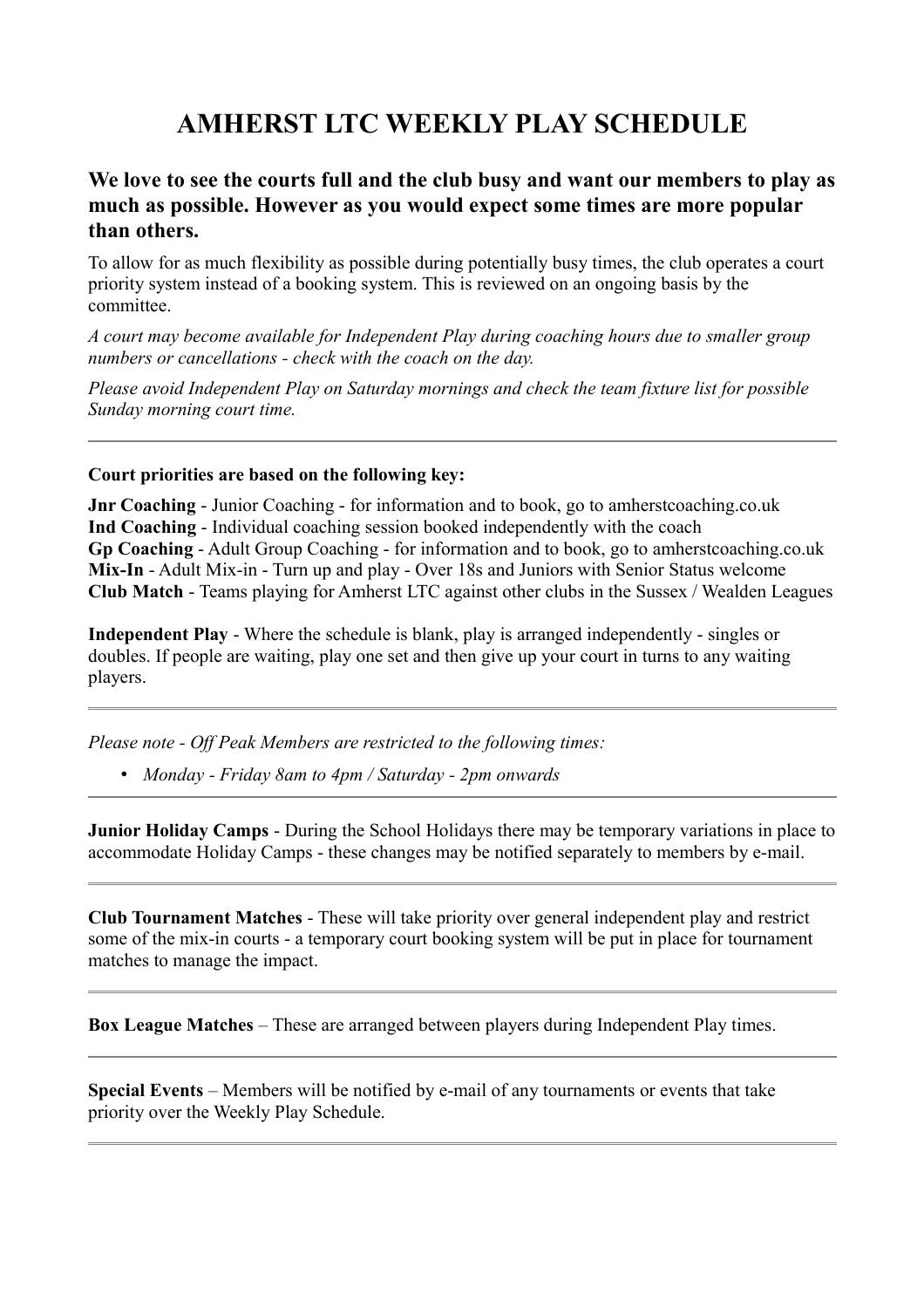| <b>Amherst Weekly Play Schedule - MONDAY</b> |                          |                          |         |         |                                    |                     |                     |  |  |
|----------------------------------------------|--------------------------|--------------------------|---------|---------|------------------------------------|---------------------|---------------------|--|--|
| <b>Daytime</b>                               | Court 1                  | Court 2                  | Court 3 | Court 4 | Court 5                            | Court 6             | <b>Court 7</b>      |  |  |
| 08:00                                        |                          |                          |         |         |                                    | Ind Coaching        |                     |  |  |
| 08:30                                        |                          |                          |         |         |                                    | Ind Coaching        |                     |  |  |
| 09:00                                        |                          |                          |         | Mix-In  | Mix-In                             | Ind Coaching        |                     |  |  |
| 09:30                                        |                          |                          |         | Mix-In  | Mix-In                             | Ind Coaching        |                     |  |  |
| 10:00                                        |                          |                          |         | Mix-In  | Mix-In                             | Ind Coaching        |                     |  |  |
| 10:30                                        |                          |                          |         | Mix-In  | Mix-In                             | Ind Coaching        |                     |  |  |
| 11:00                                        |                          |                          |         | Mix-In  | Mix-In                             | Ind Coaching        |                     |  |  |
| 11:30                                        |                          |                          |         | Mix-In  | Mix-In                             | Ind Coaching        |                     |  |  |
| 12:00                                        | <b>Court Resurfacing</b> |                          |         |         | Ind Coaching                       | Ind Coaching        |                     |  |  |
| 12:30                                        |                          |                          |         |         | Ind Coaching                       | Ind Coaching        |                     |  |  |
| 13:00                                        |                          |                          |         |         | Ind Coaching                       |                     |                     |  |  |
| 13:30                                        |                          |                          |         |         | Ind Coaching                       |                     |                     |  |  |
| 14:00                                        |                          |                          |         |         | Ind Coaching                       |                     |                     |  |  |
| 14:30                                        |                          |                          |         |         | Ind Coaching                       |                     |                     |  |  |
| 15:00                                        |                          |                          |         |         | Ind Coaching                       |                     |                     |  |  |
| 15:30                                        |                          |                          |         |         | Ind Coaching                       |                     |                     |  |  |
| 16:00                                        |                          |                          |         |         | Ind Coaching                       |                     |                     |  |  |
| <b>Evening</b>                               | Court 1                  | <b>Court 2</b>           | Court 3 | Court 4 | Court 5                            | <b>Court 6</b>      | <b>Court 7</b>      |  |  |
| 16:30                                        |                          |                          |         |         |                                    |                     |                     |  |  |
| 17:00                                        |                          |                          |         |         |                                    |                     |                     |  |  |
| 17:30                                        |                          |                          |         |         |                                    | <b>Jnr Coaching</b> | <b>Jnr Coaching</b> |  |  |
| 18:00                                        |                          |                          |         |         |                                    | <b>Jnr Coaching</b> | Jnr Coaching        |  |  |
| 18:30                                        |                          |                          |         |         |                                    | <b>Jnr Coaching</b> | <b>Jnr Coaching</b> |  |  |
| 19:00                                        |                          | <b>Court Resurfacing</b> |         |         | <b>Wealden Practice</b>            |                     |                     |  |  |
| 19:30                                        |                          |                          |         |         |                                    |                     |                     |  |  |
| 20:00                                        |                          |                          |         |         |                                    |                     |                     |  |  |
| 20:30                                        |                          |                          |         |         | Mens 1 <sup>st</sup> Team Practice |                     |                     |  |  |
| 21:00                                        |                          |                          |         |         |                                    |                     |                     |  |  |
| 21:30                                        |                          |                          |         |         |                                    |                     |                     |  |  |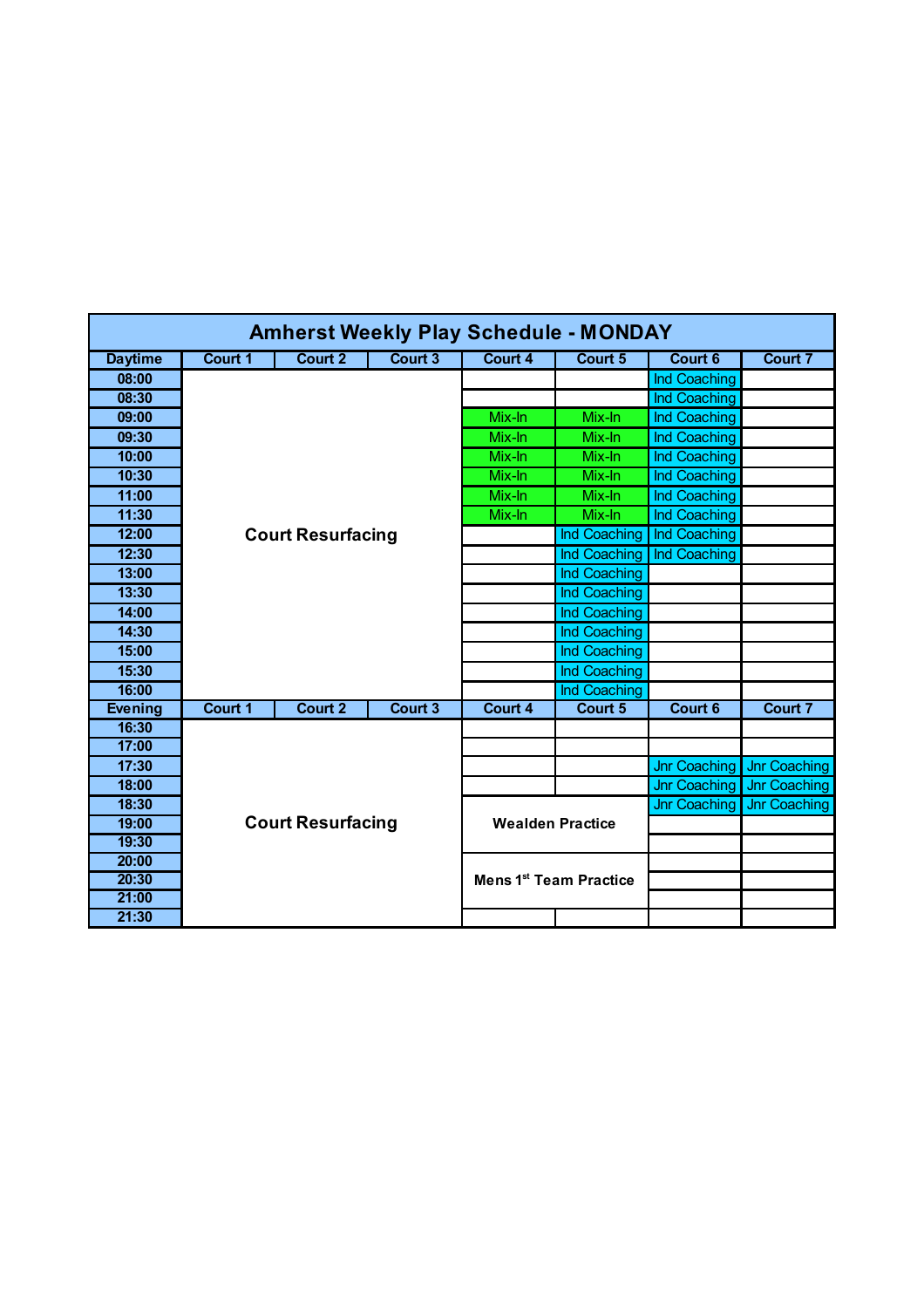| <b>Amherst Weekly Play Schedule - TUESDAY</b> |                          |                          |         |                     |                     |                     |                    |  |  |
|-----------------------------------------------|--------------------------|--------------------------|---------|---------------------|---------------------|---------------------|--------------------|--|--|
| <b>Daytime</b>                                | Court 1                  | Court 2                  | Court 3 | Court 4             | Court 5             | Court <sub>6</sub>  | <b>Court 7</b>     |  |  |
| 08:00                                         |                          |                          |         |                     | Ind Coaching        | Ind Coaching        |                    |  |  |
| 08:30                                         |                          |                          |         |                     | Ind Coaching        | Ind Coaching        |                    |  |  |
| 09:00                                         |                          |                          |         |                     | Ind Coaching        | Ind Coaching        |                    |  |  |
| 09:30                                         |                          |                          |         |                     | Ind Coaching        | Ind Coaching        |                    |  |  |
| 10:00                                         |                          |                          |         |                     | Ind Coaching        | Ind Coaching        |                    |  |  |
| 10:30                                         |                          |                          |         |                     | Ind Coaching        | Ind Coaching        |                    |  |  |
| 11:00                                         |                          |                          |         |                     | Ind Coaching        |                     |                    |  |  |
| 11:30                                         |                          |                          |         |                     | Ind Coaching        | <b>Gp Coaching</b>  | <b>Gp Coaching</b> |  |  |
| 12:00                                         |                          | <b>Court Resurfacing</b> |         |                     | Ind Coaching        | <b>Gp Coaching</b>  | <b>Gp Coaching</b> |  |  |
| 12:30                                         |                          |                          |         |                     | Ind Coaching        | <b>Gp Coaching</b>  | <b>Gp Coaching</b> |  |  |
| 13:00                                         |                          |                          |         |                     | Ind Coaching        |                     |                    |  |  |
| 13:30                                         |                          |                          |         |                     | Ind Coaching        |                     |                    |  |  |
| 14:00                                         |                          |                          |         |                     | Ind Coaching        |                     |                    |  |  |
| 14:30                                         |                          |                          |         |                     | Ind Coaching        |                     |                    |  |  |
| 15:00                                         |                          |                          |         |                     | Ind Coaching        |                     |                    |  |  |
| 15:30                                         |                          |                          |         |                     | Ind Coaching        |                     |                    |  |  |
| 16:00                                         |                          |                          |         |                     | Ind Coaching        |                     |                    |  |  |
| <b>Evening</b>                                | Court 1                  | Court 2                  | Court 3 | Court 4             | Court 5             | Court 6             | Court 7            |  |  |
| 16:30                                         |                          |                          |         | <b>Jnr Coaching</b> | <b>Jnr Coaching</b> | <b>Jnr Coaching</b> |                    |  |  |
| 17:00                                         |                          |                          |         | <b>Jnr Coaching</b> | <b>Jnr Coaching</b> | <b>Jnr Coaching</b> |                    |  |  |
| 17:30                                         |                          |                          |         | <b>Jnr Coaching</b> | Jnr Coaching        | <b>Jnr Coaching</b> |                    |  |  |
| 18:00                                         |                          |                          |         | <b>Jnr Coaching</b> | <b>Jnr Coaching</b> | <b>Jnr Coaching</b> |                    |  |  |
| 18:30                                         |                          |                          |         |                     | <b>Jnr Coaching</b> |                     |                    |  |  |
| 19:00                                         | <b>Court Resurfacing</b> |                          |         |                     | <b>Jnr Coaching</b> |                     |                    |  |  |
| 19:30                                         |                          |                          |         |                     | <b>Jnr Coaching</b> |                     |                    |  |  |
| 20:00                                         |                          |                          |         |                     |                     |                     |                    |  |  |
| 20:30                                         |                          |                          |         |                     |                     |                     |                    |  |  |
| 21:00                                         |                          |                          |         |                     |                     |                     |                    |  |  |
| 21:30                                         |                          |                          |         |                     |                     |                     |                    |  |  |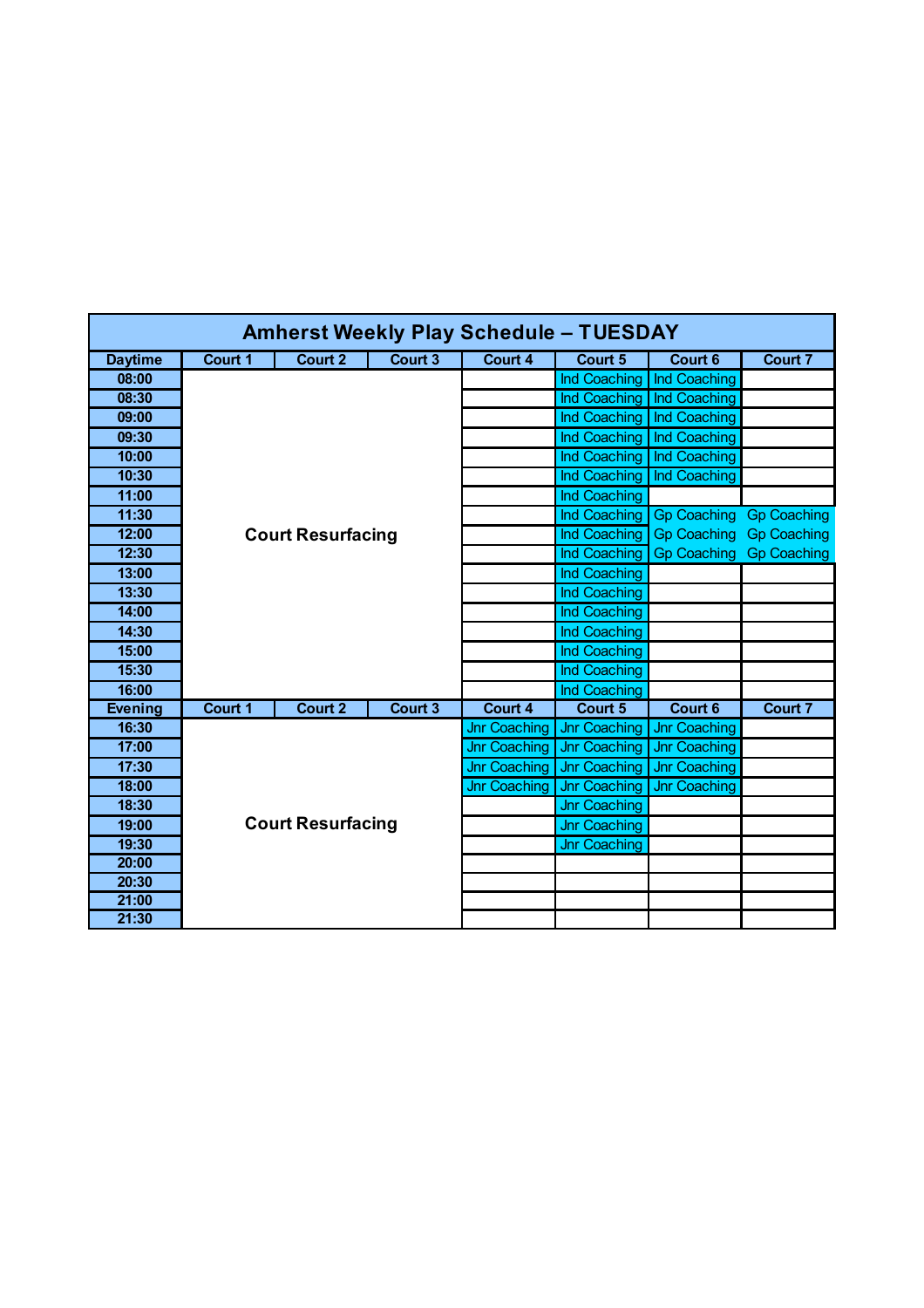| <b>Amherst Weekly Play Schedule - WEDNESDAY</b> |                          |                          |         |                     |                     |              |                     |  |  |
|-------------------------------------------------|--------------------------|--------------------------|---------|---------------------|---------------------|--------------|---------------------|--|--|
| <b>Daytime</b>                                  | Court 1                  | <b>Court 2</b>           | Court 3 | <b>Court 4</b>      | Court 5             | Court 6      | <b>Court 7</b>      |  |  |
| 08:00                                           |                          |                          |         |                     | Ind Coaching        | Ind Coaching |                     |  |  |
| 08:30                                           |                          |                          |         |                     | Ind Coaching        | Ind Coaching |                     |  |  |
| 09:00                                           |                          |                          |         | Mix-In              | Mix-In              | Mix-In       | Ind Coaching        |  |  |
| 09:30                                           |                          |                          |         | Mix-In              | Mix-In              | Mix-In       | Ind Coaching        |  |  |
| 10:00                                           |                          |                          |         | Mix-In              | Mix-In              | Mix-In       | Ind Coaching        |  |  |
| 10:30                                           |                          |                          |         | Mix-In              | Mix-In              | Mix-In       | Ind Coaching        |  |  |
| 11:00                                           |                          |                          |         | Mix-In              | Mix-In              | Mix-In       |                     |  |  |
| 11:30                                           |                          |                          |         | Mix-In              | Mix-In              | Mix-In       |                     |  |  |
| 12:00                                           |                          | <b>Court Resurfacing</b> |         |                     | Ind Coaching        | Ind Coaching |                     |  |  |
| 12:30                                           |                          |                          |         |                     | Ind Coaching        | Ind Coaching |                     |  |  |
| 13:00                                           |                          |                          |         |                     | Ind Coaching        | Ind Coaching |                     |  |  |
| 13:30                                           |                          |                          |         |                     | Ind Coaching        | Ind Coaching |                     |  |  |
| 14:00                                           |                          |                          |         |                     | Ind Coaching        | Ind Coaching |                     |  |  |
| 14:30                                           |                          |                          |         |                     | Ind Coaching        | Ind Coaching |                     |  |  |
| 15:00                                           |                          |                          |         |                     | Ind Coaching        | Ind Coaching |                     |  |  |
| 15:30                                           |                          |                          |         |                     | Ind Coaching        | Ind Coaching |                     |  |  |
| 16:00                                           |                          |                          |         | <b>Jnr Coaching</b> | <b>Jnr Coaching</b> |              |                     |  |  |
| <b>Evening</b>                                  | Court 1                  | Court 2                  | Court 3 | Court 4             | Court 5             | Court 6      | Court 7             |  |  |
| 16:30                                           |                          |                          |         | <b>Jnr Coaching</b> | <b>Jnr Coaching</b> |              | <b>Jnr Coaching</b> |  |  |
| 17:00                                           |                          |                          |         | <b>Jnr Coaching</b> | Jnr Coaching        |              | <b>Jnr Coaching</b> |  |  |
| 17:30                                           |                          |                          |         | <b>Jnr Coaching</b> | Jnr Coaching        |              | <b>Jnr Coaching</b> |  |  |
| 18:00                                           |                          |                          |         | <b>Jnr Coaching</b> | <b>Jnr Coaching</b> |              | <b>Jnr Coaching</b> |  |  |
| 18:30                                           |                          |                          |         | Mix-In              | Mix-In              | Mix-In       | Ind Coaching        |  |  |
| 19:00                                           | <b>Court Resurfacing</b> |                          |         | Mix-In              | Mix-In              | Mix-In       | Ind Coaching        |  |  |
| 19:30                                           |                          |                          |         | Mix-In              | Mix-In              | Mix-In       | Ind Coaching        |  |  |
| 20:00                                           |                          |                          |         | Mix-In              | Mix-In              | Mix-In       | Ind Coaching        |  |  |
| 20:30                                           |                          |                          |         |                     |                     |              |                     |  |  |
| 21:00                                           |                          |                          |         |                     |                     |              |                     |  |  |
| 21:30                                           |                          |                          |         |                     |                     |              |                     |  |  |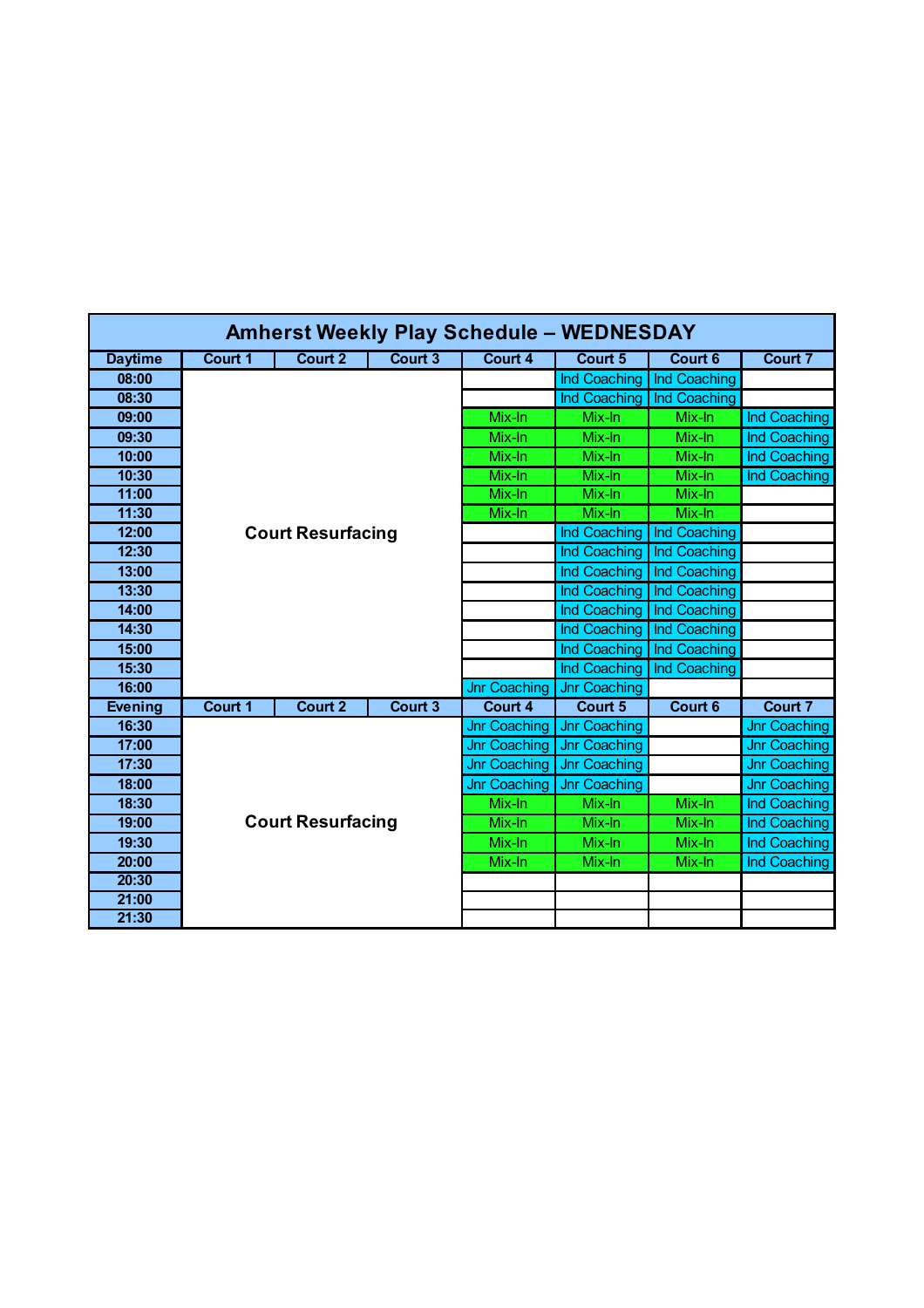| <b>Amherst Weekly Play Schedule - THURSDAY</b> |                          |                          |         |                     |                     |                     |                     |  |  |  |
|------------------------------------------------|--------------------------|--------------------------|---------|---------------------|---------------------|---------------------|---------------------|--|--|--|
| <b>Daytime</b>                                 | Court 1                  | <b>Court 2</b>           | Court 3 | Court 4             | Court 5             | Court 6             | Court 7             |  |  |  |
| 08:00                                          |                          |                          |         | Ind Coaching        | Ind Coaching        |                     |                     |  |  |  |
| 08:30                                          |                          |                          |         | Ind Coaching        | Ind Coaching        |                     |                     |  |  |  |
| 09:00                                          |                          |                          |         | <b>Ind Coaching</b> |                     |                     |                     |  |  |  |
| 09:30                                          |                          |                          |         | Ind Coaching        |                     |                     |                     |  |  |  |
| 10:00                                          |                          |                          |         | Ind Coaching        |                     |                     |                     |  |  |  |
| 10:30                                          |                          |                          |         | Ind Coaching        |                     |                     |                     |  |  |  |
| 11:00                                          |                          |                          |         | Ind Coaching        |                     |                     |                     |  |  |  |
| 11:30                                          |                          |                          |         | Ind Coaching        |                     |                     |                     |  |  |  |
| 12:00                                          |                          | <b>Court Resurfacing</b> |         | Ind Coaching        |                     |                     |                     |  |  |  |
| 12:30                                          |                          |                          |         | <b>Ind Coaching</b> |                     |                     |                     |  |  |  |
| 13:00                                          |                          |                          |         | Ind Coaching        |                     |                     |                     |  |  |  |
| 13:30                                          |                          |                          |         | Ind Coaching        |                     |                     |                     |  |  |  |
| 14:00                                          |                          |                          |         | Ind Coaching        |                     |                     |                     |  |  |  |
| 14:30                                          |                          |                          |         | Ind Coaching        |                     |                     |                     |  |  |  |
| 15:00                                          |                          |                          |         | <b>Ind Coaching</b> |                     |                     |                     |  |  |  |
| 15:30                                          |                          |                          |         | Ind Coaching        |                     |                     |                     |  |  |  |
| 16:00                                          |                          |                          |         | <b>Jnr Coaching</b> | <b>Jnr Coaching</b> |                     |                     |  |  |  |
| <b>Evening</b>                                 | Court 1                  | Court 2                  | Court 3 | Court 4             | Court 5             | Court 6             | Court 7             |  |  |  |
| 16:30                                          |                          |                          |         | <b>Jnr Coaching</b> | Jnr Coaching        | <b>Jnr Coaching</b> | <b>Jnr Coaching</b> |  |  |  |
| 17:00                                          |                          |                          |         | <b>Jnr Coaching</b> | Jnr Coaching        | <b>Jnr Coaching</b> | Jnr Coaching        |  |  |  |
| 17:30                                          |                          |                          |         | <b>Jnr Coaching</b> | Jnr Coaching        | <b>Jnr Coaching</b> | <b>Jnr Coaching</b> |  |  |  |
| 18:00                                          |                          |                          |         | <b>Jnr Coaching</b> | Jnr Coaching        | <b>Jnr Coaching</b> | Jnr Coaching        |  |  |  |
| 18:30                                          |                          |                          |         | Mix-In              | Mix-In              | Mix-In              | Jnr Coaching        |  |  |  |
| 19:00                                          | <b>Court Resurfacing</b> |                          |         | Mix-In              | Mix-In              | Mix-In              | <b>Jnr Coaching</b> |  |  |  |
| 19:30                                          |                          |                          |         | Mix-In              | Mix-In              | Mix-In              | Jnr Coaching        |  |  |  |
| 20:00                                          |                          |                          |         | Mix-In              | Mix-In              | Mix-In              |                     |  |  |  |
| 20:30                                          |                          |                          |         |                     |                     |                     |                     |  |  |  |
| 21:00                                          |                          |                          |         |                     |                     |                     |                     |  |  |  |
| 21:30                                          |                          |                          |         |                     |                     |                     |                     |  |  |  |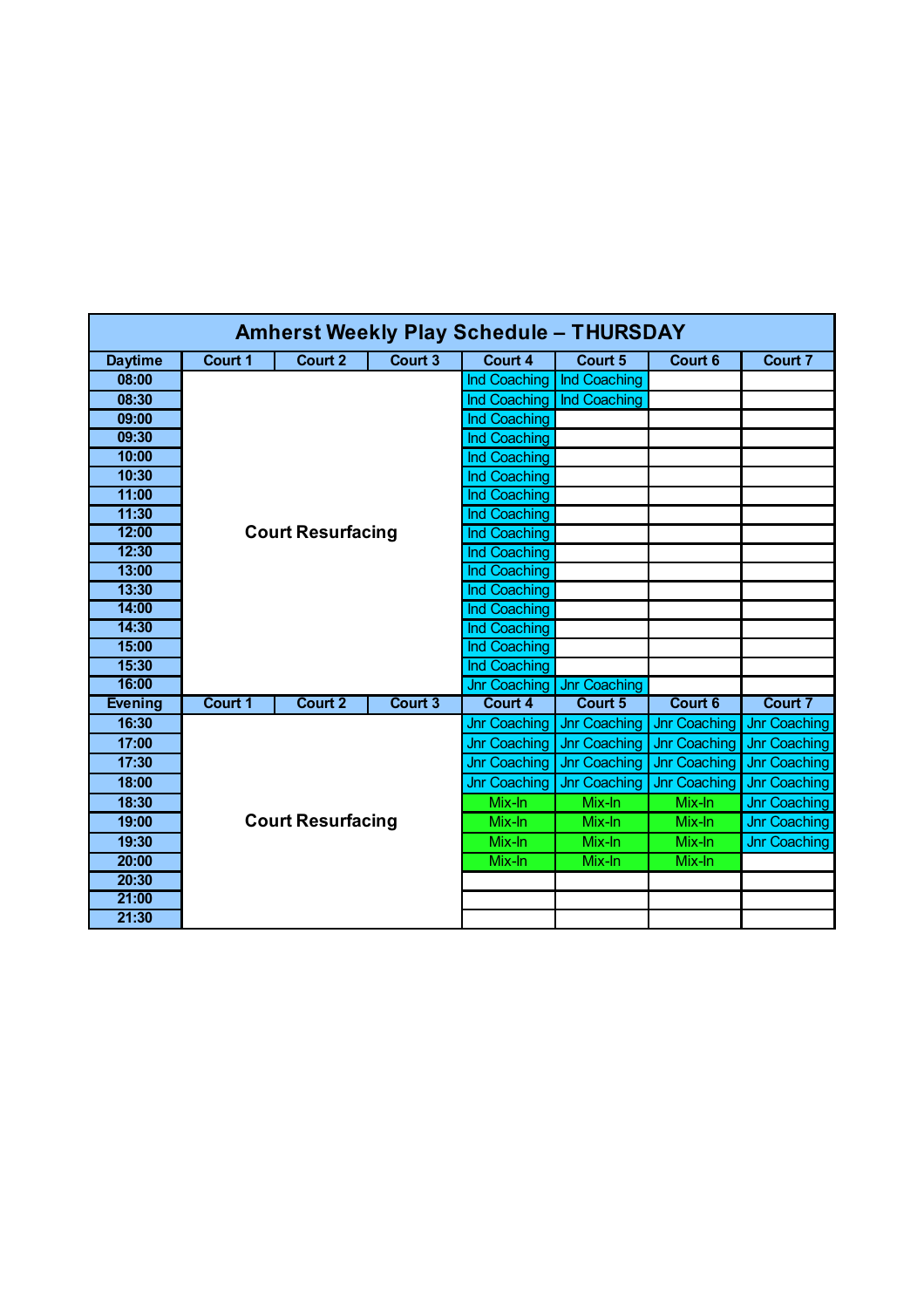| <b>Amherst Weekly Play Schedule - FRIDAY</b> |         |                          |                |                     |                    |                     |                     |  |  |  |
|----------------------------------------------|---------|--------------------------|----------------|---------------------|--------------------|---------------------|---------------------|--|--|--|
| <b>Daytime</b>                               | Court 1 | <b>Court 2</b>           | <b>Court 3</b> | Court 4             | Court 5            | Court 6             | <b>Court 7</b>      |  |  |  |
| 08:00                                        |         |                          |                | Ind Coaching        |                    | Ind Coaching        |                     |  |  |  |
| 08:30                                        |         |                          |                | Ind Coaching        |                    | Ind Coaching        |                     |  |  |  |
| 09:00                                        |         |                          |                | Ind Coaching        |                    | Ind Coaching        |                     |  |  |  |
| 09:30                                        |         |                          |                |                     |                    | Ind Coaching        |                     |  |  |  |
| 10:00                                        |         |                          |                |                     |                    | Ind Coaching        |                     |  |  |  |
| 10:30                                        |         |                          |                | <b>Gp Coaching</b>  | <b>Gp Coaching</b> |                     |                     |  |  |  |
| 11:00                                        |         |                          |                | <b>Gp Coaching</b>  | <b>Gp Coaching</b> |                     |                     |  |  |  |
| 11:30                                        |         |                          |                | <b>Gp Coaching</b>  | <b>Gp Coaching</b> |                     |                     |  |  |  |
| 12:00                                        |         | <b>Court Resurfacing</b> |                |                     |                    |                     |                     |  |  |  |
| 12:30                                        |         |                          |                |                     |                    |                     |                     |  |  |  |
| 13:00                                        |         |                          |                |                     |                    |                     |                     |  |  |  |
| 13:30                                        |         |                          |                |                     |                    |                     |                     |  |  |  |
| 14:00                                        |         |                          |                |                     |                    |                     |                     |  |  |  |
| 14:30                                        |         |                          |                |                     |                    |                     |                     |  |  |  |
| 15:00                                        |         |                          |                |                     |                    |                     |                     |  |  |  |
| 15:30                                        |         |                          |                |                     |                    |                     |                     |  |  |  |
| 16:00                                        |         |                          |                | <b>Jnr Coaching</b> | Jnr Coaching       |                     |                     |  |  |  |
| <b>Evening</b>                               | Court 1 | Court 2                  | Court 3        | Court 4             | Court 5            | Court 6             | Court 7             |  |  |  |
| 16:30                                        |         |                          |                | <b>Jnr Coaching</b> |                    | <b>Jnr Coaching</b> | <b>Jnr Coaching</b> |  |  |  |
| 17:00                                        |         |                          |                | <b>Jnr Coaching</b> |                    | <b>Jnr Coaching</b> | <b>Jnr Coaching</b> |  |  |  |
| 17:30                                        |         |                          |                | <b>Jnr Coaching</b> |                    | <b>Jnr Coaching</b> | <b>Jnr Coaching</b> |  |  |  |
| 18:00                                        |         |                          |                | <b>Jnr Coaching</b> |                    | <b>Jnr Coaching</b> | <b>Jnr Coaching</b> |  |  |  |
| 18:30                                        |         |                          |                | Mix-In              | Mix-In             | Mix-In              | Mix-In              |  |  |  |
| 19:00                                        |         | <b>Court Resurfacing</b> |                | Mix-In              | Mix-In             | Mix-In              | Mix-In              |  |  |  |
| 19:30                                        |         |                          |                | Mix-In              | Mix-In             | Mix-In              | Mix-In              |  |  |  |
| 20:00                                        |         |                          |                | Mix-In              | Mix-In             | Mix-In              | Mix-In              |  |  |  |
| 20:30                                        |         |                          |                | Mix-In              | Mix-In             | Mix-In              | Mix-In              |  |  |  |
| 21:00                                        |         |                          |                |                     |                    |                     |                     |  |  |  |
| 21:30                                        |         |                          |                |                     |                    |                     |                     |  |  |  |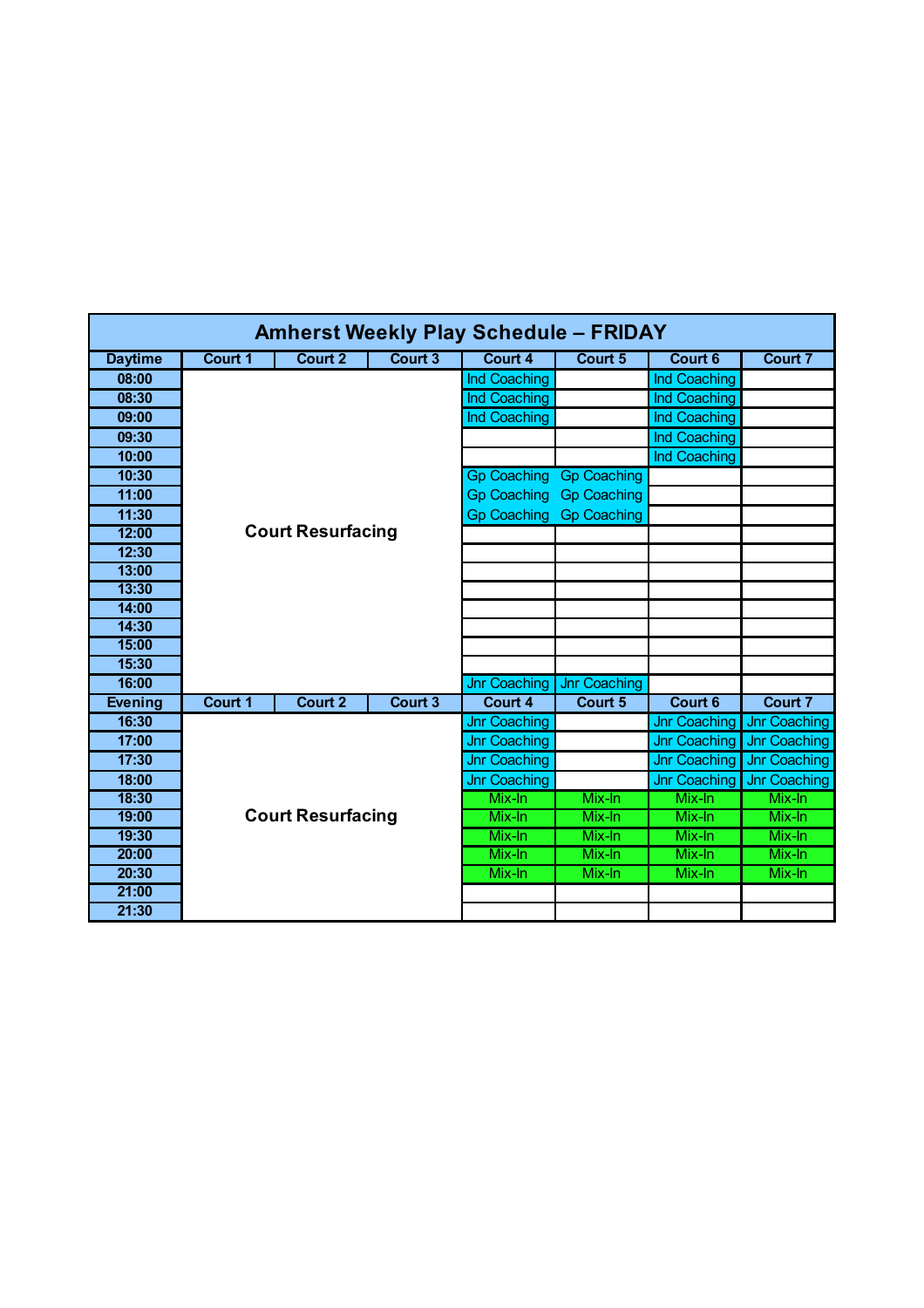| <b>Amherst Weekly Play Schedule - SATURDAY</b> |                          |                          |                |                     |                     |                    |                    |  |  |  |
|------------------------------------------------|--------------------------|--------------------------|----------------|---------------------|---------------------|--------------------|--------------------|--|--|--|
| <b>Daytime</b>                                 | <b>Court 1</b>           | <b>Court 2</b>           | Court 3        | Court 4             | Court 5             | Court 6            | Court 7            |  |  |  |
| 08:00                                          |                          |                          |                |                     |                     |                    |                    |  |  |  |
| 08:30                                          |                          |                          |                |                     |                     |                    | <b>Gp Coaching</b> |  |  |  |
| 09:00                                          |                          |                          |                | <b>Jnr Coaching</b> | <b>Jnr Coaching</b> |                    | <b>Gp Coaching</b> |  |  |  |
| 09:30                                          |                          |                          |                | <b>Jnr Coaching</b> | Jnr Coaching        | <b>Gp Coaching</b> | <b>Gp Coaching</b> |  |  |  |
| 10:00                                          |                          |                          |                | <b>Jnr Coaching</b> | Jnr Coaching        | <b>Gp Coaching</b> | <b>Gp Coaching</b> |  |  |  |
| 10:30                                          |                          |                          |                | <b>Jnr Coaching</b> | Jnr Coaching        | <b>Gp Coaching</b> | <b>Gp Coaching</b> |  |  |  |
| 11:00                                          |                          |                          |                | <b>Jnr Coaching</b> | Jnr Coaching        | <b>Gp Coaching</b> | <b>Gp Coaching</b> |  |  |  |
| 11:30                                          |                          |                          |                | Ind Coaching        | Ind Coaching        | <b>Gp Coaching</b> | <b>Gp Coaching</b> |  |  |  |
| 12:00                                          |                          | <b>Court Resurfacing</b> |                | Ind Coaching        | Ind Coaching        | <b>Gp Coaching</b> | <b>Gp Coaching</b> |  |  |  |
| 12:30                                          |                          |                          |                | Ind Coaching        |                     |                    |                    |  |  |  |
| 13:00                                          |                          |                          |                | <b>Ind Coaching</b> |                     |                    |                    |  |  |  |
| 13:30                                          |                          |                          |                | Mix-In              | Mix-In              |                    | <b>Gp Coaching</b> |  |  |  |
| 14:00                                          |                          |                          |                | Mix-In              | Mix-In              |                    | <b>Gp Coaching</b> |  |  |  |
| 14:30                                          |                          |                          |                | Mix-In              | Mix-In              |                    | <b>Gp Coaching</b> |  |  |  |
| 15:00                                          |                          |                          |                | Mix-In              | Mix-In              |                    | <b>Gp Coaching</b> |  |  |  |
| 15:30                                          |                          |                          |                | Mix-In              | Mix-In              |                    | <b>Gp Coaching</b> |  |  |  |
| 16:00                                          |                          |                          |                | Mix-In              | Mix-In              |                    |                    |  |  |  |
| <b>Evening</b>                                 | Court 1                  | Court 2                  | <b>Court 3</b> | Court 4             | Court 5             | Court 6            | <b>Court 7</b>     |  |  |  |
| 16:30                                          |                          |                          |                | Mix-In              | Mix-In              |                    |                    |  |  |  |
| 17:00                                          |                          |                          |                | Mix-In              | Mix-In              |                    |                    |  |  |  |
| 17:30                                          |                          |                          |                | Mix-In              | Mix-In              |                    |                    |  |  |  |
| 18:00                                          |                          |                          |                |                     |                     |                    |                    |  |  |  |
| 18:30                                          |                          |                          |                |                     |                     |                    |                    |  |  |  |
| 19:00                                          | <b>Court Resurfacing</b> |                          |                |                     |                     |                    |                    |  |  |  |
| 19:30                                          |                          |                          |                |                     |                     |                    |                    |  |  |  |
| 20:00                                          |                          |                          |                |                     |                     |                    |                    |  |  |  |
| 20:30                                          |                          |                          |                |                     |                     |                    |                    |  |  |  |
| 21:00                                          |                          |                          |                |                     |                     |                    |                    |  |  |  |
| 21:30                                          |                          |                          |                |                     |                     |                    |                    |  |  |  |